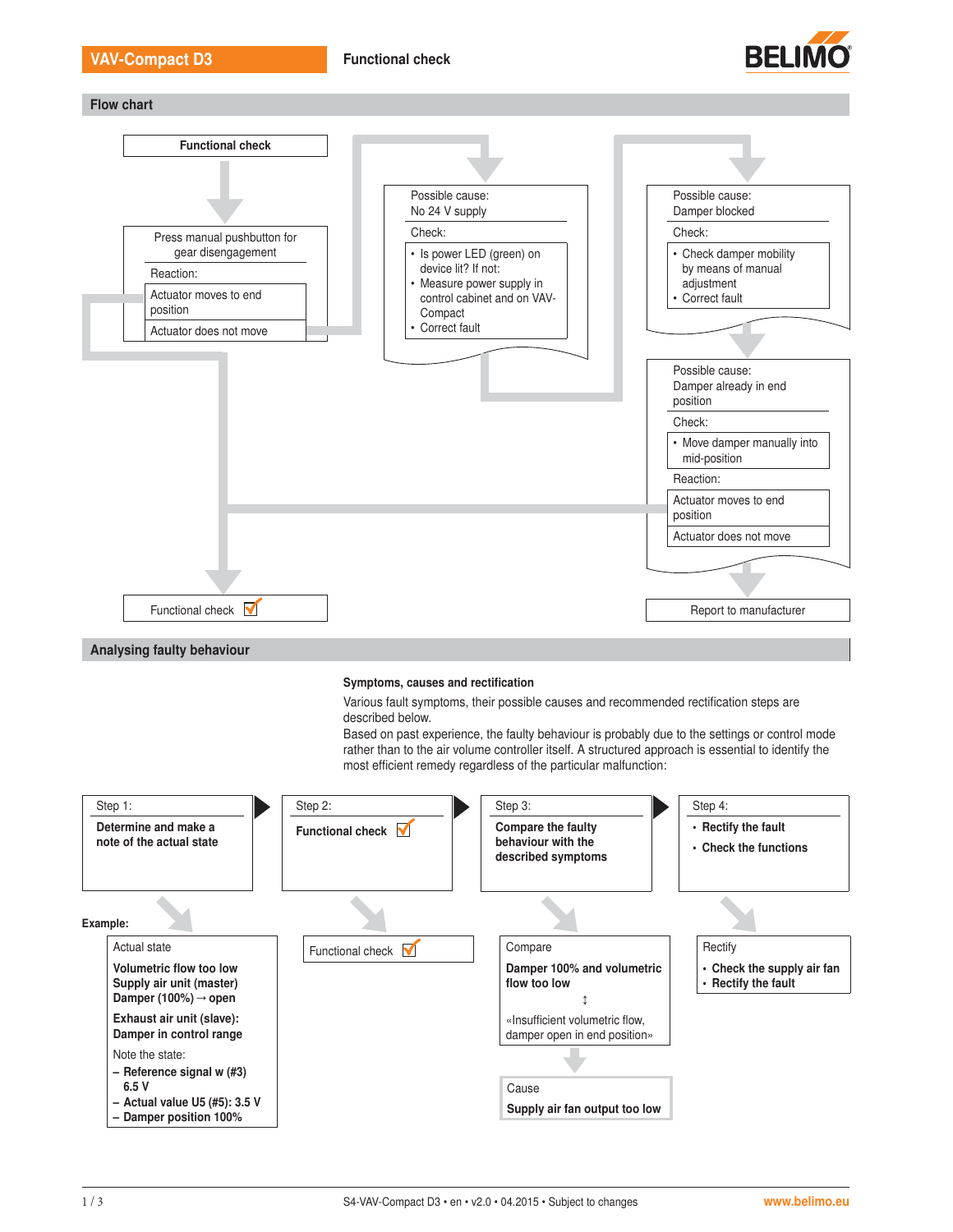

# Fault descriptions, symptoms, causes and rectification

### Insufficient volumetric flow, damper OPEN in end position

| Symptom                                                           | Possible cause                                                                                                                                                                                                      | <b>Rectification steps</b>                                                                  |
|-------------------------------------------------------------------|---------------------------------------------------------------------------------------------------------------------------------------------------------------------------------------------------------------------|---------------------------------------------------------------------------------------------|
| Set volume not reached although damper is<br>100% open (end stop) | Air hoses between pick-up device and<br>pressure sensor have been interchanged<br>or are not connected                                                                                                              | Monitoring with ZTH-GEN<br>Connect air hoses correctly. Observe $+/-$                       |
|                                                                   | Fan failure                                                                                                                                                                                                         | Check the fan, including the control functions,<br>and rectify the fault                    |
|                                                                   | Fire dampers tripped, i.e. closed                                                                                                                                                                                   | Check whether all fire and/or shut-off dampers<br>between the fan and the VAV unit are open |
|                                                                   | Fan air output too low                                                                                                                                                                                              | Check whether all fire and/or shut-off dampers<br>between the fan and the VAV unit are open |
|                                                                   | Some or all rooms are often set positively<br>(manually) to maximum volumetric flow when<br>the system is started up. Consequence: The<br>fan is unable to produce the required air output<br>(simultaneity factor) | Deactivate override control and/or reduce the<br>reference signal                           |

### Insufficient volumetric flow, master damper OPEN / slave damper CLOSED

| Symptom                                                                                        | Possible cause                                                                                                                        | <b>Rectification steps</b>                                                                     |
|------------------------------------------------------------------------------------------------|---------------------------------------------------------------------------------------------------------------------------------------|------------------------------------------------------------------------------------------------|
| Set volume not reached:<br>• Damper of master unit is open<br>• Damper of slave unit is closed | VAV units in master / slave connection:<br>• Master in air shortage situation (fan defective or<br>OFF), i.e. damper is 100% open     | Check the fan in the line of the master unit and<br>rectify the fault                          |
|                                                                                                | • Slave does not receive reference signal from<br>master because master does not measure<br>actual volume $\rightarrow$ damper CLOSED | Check whether all fire and/or shut-off dampers<br>between the fan and the master unit are open |

### Volumetric flow too high, damper CLOSED

| Symptom                                                                          | Possible cause                                                                  | <b>Rectification steps</b>                                                                                        |
|----------------------------------------------------------------------------------|---------------------------------------------------------------------------------|-------------------------------------------------------------------------------------------------------------------|
| Set volume not reached and damper closed<br>although reference signal is present | see «Behaviour in the lower control range».<br>page 14                          | Increase the $V_{\text{min}}$ parameter<br>Adjust the reference signal or correct the<br>VAV-Compact mode setting |
| Damper closes (0%) instead of opening to<br>V <sub>min</sub> value               | VAV-Compact set to 2  10 V mode but<br>controlled with 0  10 V reference signal | Change the VAV-Compact mode setting<br>to 0  10 V                                                                 |

### Volumetric flow too high, damper OPEN

| Symptom                                         | Possible cause                                                                                                                                                              | <b>Rectification steps</b>                                                                                                                                                                                                                                                                                                                                                                                             |
|-------------------------------------------------|-----------------------------------------------------------------------------------------------------------------------------------------------------------------------------|------------------------------------------------------------------------------------------------------------------------------------------------------------------------------------------------------------------------------------------------------------------------------------------------------------------------------------------------------------------------------------------------------------------------|
| Actual volume too high, damper open at end stop | Pressure hose squeezed off (jammed)                                                                                                                                         | Check the pressure hoses:<br>$-$ Mark the $\pm$ connections<br>- Pull the pressure hoses off of the VAV-Compact<br>- Blow through the hose lines                                                                                                                                                                                                                                                                       |
|                                                 | pick-up device, pressure hose or pressure sensor<br>contaminated<br>Note:<br>The differential pressure sensor of the<br>VAV-Compact does not normally need to be<br>cleaned | Check the parts and clean them if necessary:<br>$-$ Mark the $\pm$ connections<br>- Pull the pressure hoses off of the VAV-Compact<br>- Clean and blow out the pick-up device<br>- Blow through the hose lines<br>- Blow out the pressure sensor on the<br>VAV-Compact and connect the hand pump to<br>the (minus) connection. Remove any visible dirt<br>- Mount the pressure hoses<br>- Carry out a functional check |

### Volumetric flow too low, damper in control range

| Symptom                              | Possible cause                                                                  | <b>Rectification steps</b>                                                     |
|--------------------------------------|---------------------------------------------------------------------------------|--------------------------------------------------------------------------------|
| Required volumetric flow not reached | Reference signal (DDC, room controller) limited<br>by software                  | Check the reference signal (DDC, room<br>controller) and adjust the limitation |
|                                      | VAV-Compact set to 2  10 V mode but<br>controlled with 0  10 V reference signal | Correct the VAV-Compact mode setting                                           |